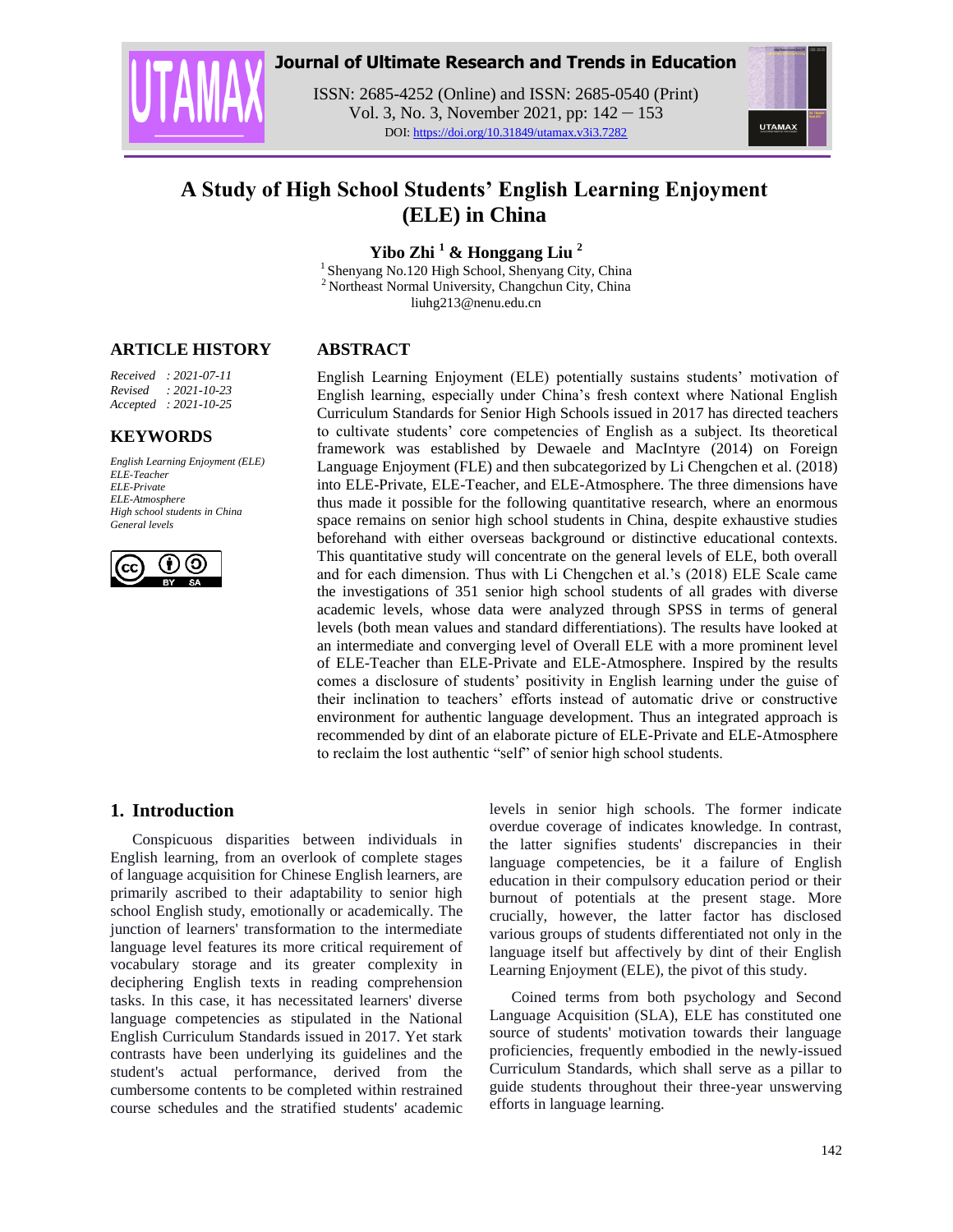For ELE, prototypically a positive emotion, raw speculation can be drawn that an enjoyable atmosphere through appropriate classroom management and a teacher's apposite affections will enable students to experience what other positive emotions in FL or L2 learning shall render, namely to raise the learners' consciousness of language input and perceptions of linguistic forms, and boost their use of multiple problem-solving strategies, thus leading to the enlargement of the learners' language knowledge base (Piechurska-Kuciel, 2017; Boudreau & Dewaele, 2018; Jin & Zhang, 2018). It is also conducive to attenuating the effect of negative emotions resulting from language learning difficulties, increasing resilience from setbacks, and forging social bonds in the classroom through active peer-and-teacher relationships generated in their decision-making processes (Dewaele & Alfawzan, 2018; Jin & Zhang, 2018).

That said, such positivity has been differentiated from senior high students' status quo on account of the verbatim extrapolation of the term. "Enjoyment," in such conception, has been more interpreted as a parameter that shall determine English learners' (or senior high school students, in this context) resolution of further study than a positive emotion per se. The imperative breaches of conventional perception, in not only the transformed identity of "enjoyment" but also its intuitive hypotheses of an all-rounded positive outlook, have made it a necessity to move off from the stereotype and genuinely probe into the general levels on the three dimensions of ELE, i.e., ELE-Private, ELE-Teacher, & ELE-Atmosphere based on Li Chengchen et al.'s (2018) study. This will compensate for the significant deficiencies in recent domestic research on ELE or related niches where unity hasn't been reached regarding their interpretation of students' English learning from an emotional perspective. It will also see its previous fuzzy nature segmented based on the three dimensions, thus specifically researching students' emotional status from the interior with proper and scientific parameters.

To this end, a purely quantitative study will be applied in such inception of a more profound exploration of English Learning Emotions for senior high school students in China, where questionnaires based on a comparatively large sample shall refine this study's results in their general levels, as indicated by mean value (M) and normal differentiation (SD). The targeted analysis will be made available to evade double-prone conclusions between positivity and negativity instead of getting down to its development to a specific extent. Hence a balance will be potentially reached utilizing possible adjustments to the favored dimensions to develop a real incentive for their English learning.

Therefore, the current study will be conducted in ways to reveal Chinese senior high school students:

- 1) General levels of ELE-Private;
- 2) General levels of ELE-Teacher;
- 3) General levels of ELE-Atmosphere.

In terms of its format, with ELE detailed by definition and in its related studies, the paper will simulate Li Chengchen et al.'s (2018) process by dint of an introduction to the current study's research framework and methodology, eventually coming to results and discussions by dimension, as well as its implication to optimize emotional momentum of this learning population.

# **2. Literature Review**

# **2.1 Definitions of Foreign Language Enjoyment**

The Rooted in positive emotions and epitomizing their traits of positivity in prior correlational studies with Foreign Language Classroom Anxiety (FLCA), Foreign Language Enjoyment (FLE, or English Learning Enjoyment for this study, ELE) has emerged as a burgeoning term somehow with scanty persuasive definitions.

There have been pioneering qualitative studies with learning enjoyment serving as one parameter for probing correlations with another. Still, it was not until the foreign language enjoyment scales developed by Dewaele and MacIntyre (2014). Their large-scale surveys witnessed their focus on anxiety and enjoyment that eventually shed light on its parameters for the subsequent quantitative studies.

The current definitions for learning enjoyment, if combined with the context of this study, will trace down on Csikszentmihalyi (1997, 2004, 2008), who contends that enjoyment, as a critical component of flow experiences, is the emotion that is felt when one not only meets their needs but also surpasses them to accomplish something in their English studies, and will take on unexpected or surprising intellectual focus, heightened attention, and optimal challenge with its occurrence in simple conducts in a language class. By dint of Csikszentmihalyi's concept of the learning experience of flow comes Dewaele and MacIntyre (2018), who has generalized that enjoyment is "indicative of a state in which psychological needs are being met," and in a combination of the primary emotion "joy" by most emotion theorists, "a key part of the family of emotions that surround the core emotion of joy which will be reflected with challenges of certain degrees."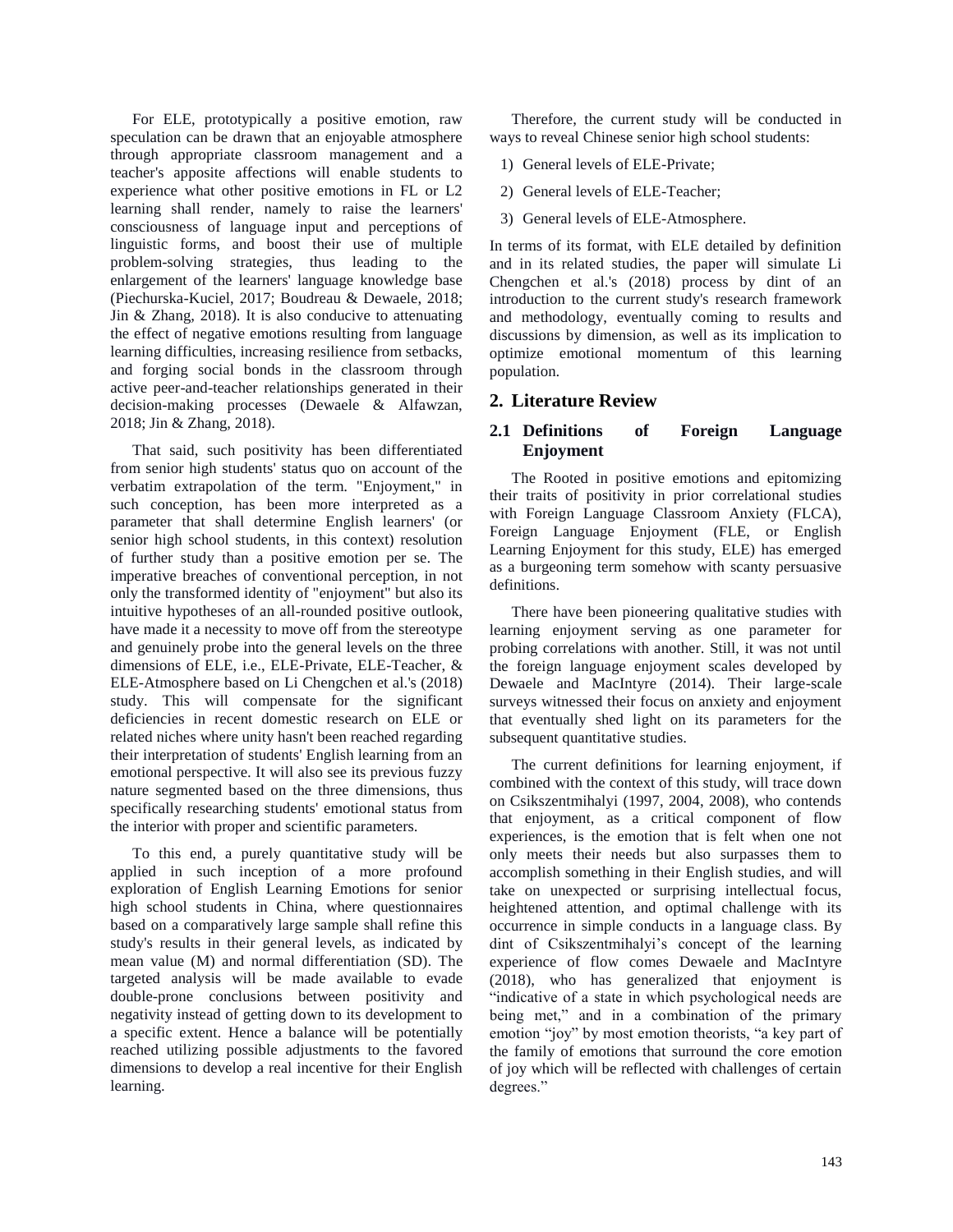Definitions from other perspectives cover Pekrun, Elliot, and Maier (2009). They stipulate that in the field of SLA, enjoyment has been examined as a trait-like emotional experience and a state reaction to learning tasks attributed to the perceived control of language learning activities and of the language being learned, with their dichotomy of trait emotion and state emotion and the distinguishing features between dispositional enjoyment and momentary enjoyment which conceptualize a chronic and a specific response respectively. Besides, Piniel and Albert (2018) have referred to delight in their literature review on the control-value theory of achievement emotions by Pekrun, Frenzel, Goetz, and Perry (2007) as "a positive activating and activity-focused emotion with relaxation as its deactivating counterpart" (Pekrun et al., 2007), which, subsumed into positive activating emotions, have been unveiled with its positive relation to students' academic achievement.

Noteworthy is that learning enjoyment has demonstrated its coexistence with principles in other realms such as psychology and ethics. Nevertheless, despite its interdisciplinary nature, its scope of the definition has paled when confronted with its correlational studies with its counterpart of FLA, where ELE was derived after a ponderous number of studies on negative emotions, thus vindicating its necessity for further study of its essence especially in the Chinese context of English learning in high school which shall demonstrate its practical value for researching at an effective level. Quantified measurement for students' emotional degree at unprecedented levels, on the other hand, shall facilitate targeted judgment of their authentic emotional drives and serve as hardened proofs supplemented by qualitative data. Therefore, for this study, Dewaele and MacIntyre's (2018) definition will be implemented through de-structuralizing its theoretical framework into three dimensions, namely ELE-Private, ELE-Teacher, and ELE-Atmosphere if to reinterpret them for the current study, due to its consistency, as defined, with this study's probe into senior high school students' psychological preparation for English learning at whatever their circumstances.

# **2.2 Studies on English Language Enjoyment**

Using the majority of studies on ELE, instead of their sole focus on learning enjoyment, have been found to serve as representative parameters for research on positive emotions to measure its influences on the subjects, or referential parameters for correlative studies with its counterpart of anxiety to serve as one of their variables. On the other hand, qualitative studies have been taking their more dominant roles than their quantitative counterparts. The probe into learners or teachers through recording their response to activities in

such empirical research, with the contents coded by the preconditions of researchers. Piniel & Albert (2018) has conducted qualitative research that indicates that the two emotions most frequently experienced by English majors in writing practices are partially related to enjoyment, and it varies not only according to the skill involved but also depending on the context of language use (in class or outside class). Gregersen et al. (2014) has made a heralding study on emotional intelligence of a learner and the other a pre-service teacher, whose analysis shows the interactions of four branches of emotional intelligence with three activities on positive psychology: savoring, three good things, and learned optimism, which has arrived at conclusions of higher attainability of the subjects' possible selves in their reaction to positive psychology interventions, strategic arrangement of activities to encourage participants to reflect on grateful events for savory and learning optimism, and proper awareness of their emotions to facilitate their thinking and comprehend in emotions of both their own and those around them.

The qualitative approach to ELE has not been confined to positive emotions (or psychology) themselves. Carried out by Pavelescu & Petrić (2018), four case studies of adolescent EFL learners on love and enjoyment in their sociocultural context of Romania had summarized their results as love being the driving force in the learning process compared with enjoyment, creating effective coping mechanisms when there was a lack of enjoyment in specific classroom situations and motivating learners to invest more significant effort into language learning in and out of the classroom. Similar case studies have also been conducted by Oxford & Cuellar (2014) on the psychology of five Mexican university students learning Chinese in Mexico or China with a narrative approach that led to the conclusion of language learning functioning as a significant journey in self-discovery, rich in positive emotions tied to experiences of engagement, relationship, meaning, and accomplishment.

In contrast to the qualitative approach, researchers are invariably lavish for the quantitative approach due to its persuasiveness and directness in result demonstration guaranteed by properly-designed questionnaires and targeted data analysis. De Smet et al. (2018) has conducted research on probing into the mechanism of the target language in foreign language classes in terms of classroom enjoyment in CLIL and non-CLIL, collecting data from 896 pupils in French-speaking Belgium. Its results indicate that English learners report significantly more enjoyment than Dutch learners. While primary school pupils report stronger emotions, the effects of CLIL and English are much more significant at the secondary level. Dewaele et al. (2017) have probed into the connection between FLE and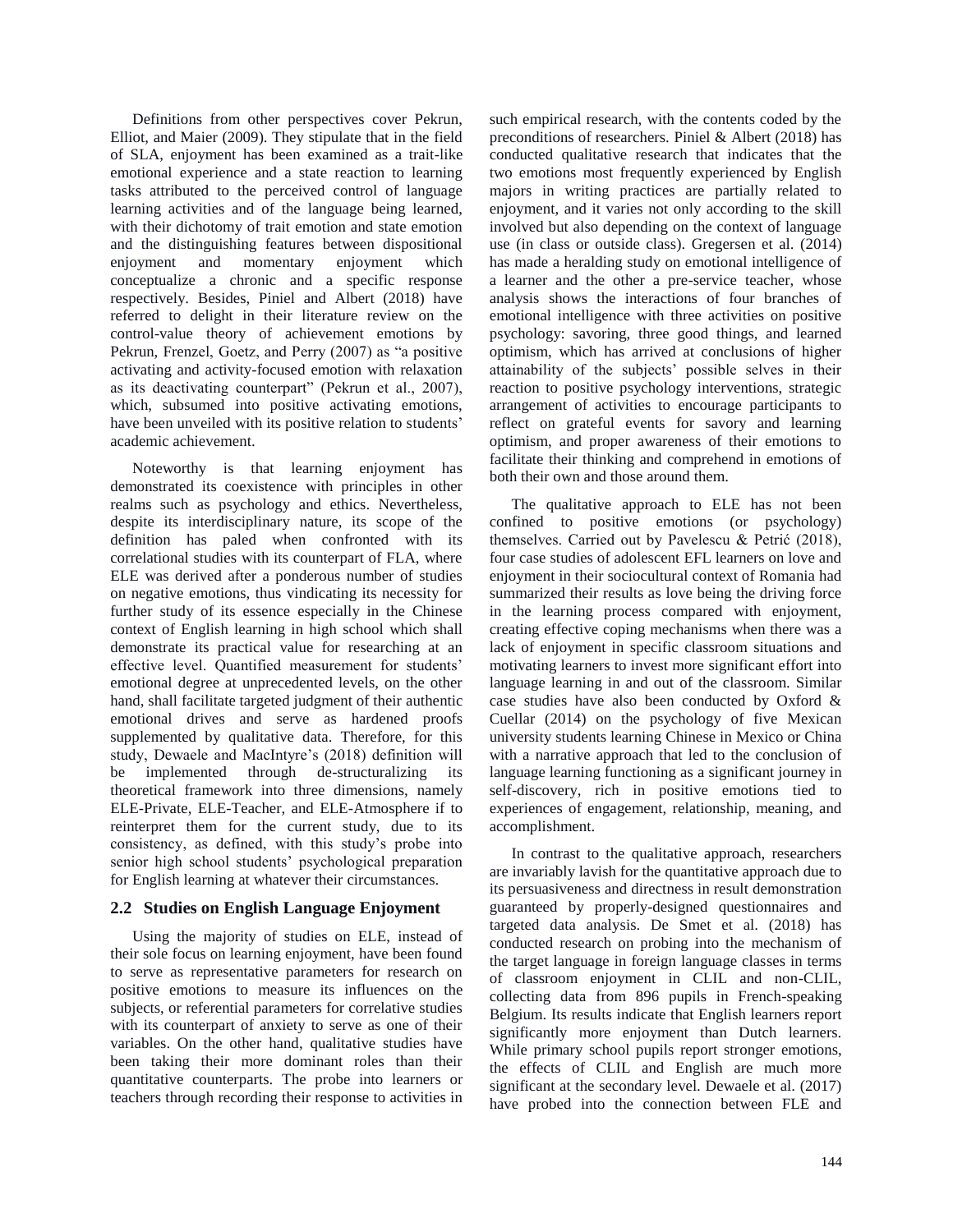FLCA within a range of internal learner variables and teacher/classroom-specific variables in a particular specific educational context. With FLCA thus seeming less related to teacher and teacher practices than FLE from the results of 189 participants, the research's pedagogical implication lies in teachers' effort to boost FLE rather than worry too much about students' FLCA. Dewaele & Dewaele (2017) have looked into the dynamic interaction in foreign language classroom anxiety and enjoyment, utilizing a pseudo-longitudinal investigation among pupils between 12 and 18 years old to discover the evolution of both positive and negative emotions of the same 189 foreign language pupils in the former study, its results with little variation in FLCA and a slight increase in FLE when aligned with growing age groups. It also suggests the dynamic nature of the fluctuation of emotions.

Occasioned by common stereotypical perception on language learners' motivation, the hypothesized dichotomy between FLE and FLCA once belonged to a source of significant debate but has somehow been proved a slight overlap between double elements by Dewaele and MacIntyre (2014). In their study of anxiety and enjoyment as the "two faces of Janus," they conducted a classroom-based investigation and analyses based on Likert scale rating of 21 items as well as one of FLCA on eight items extracted from the FLCAS (Horwitz, Horwitz & Cope, 1986) have come out that levels of FLE were significantly higher than those of FLCA. FLE and FLCA were linked to several such independent variables as participants' perception of their relative level of proficiency within the FL classroom, the number of languages known, education level, number of FLs understudy, age group, and general level of the FL. Alongside with inherent factors of gender and cultural background, participants' views on episodes of enjoyment in the FL class have revealed the importance of teachers' professional and emotional skills and of a supportive peer group and the moment for their consciousness of accomplishment, which will be further justified in the current study. The breached hypothesized dichotomy has disclosed the non-alternate nature between enjoyment and anxiety and made it feasible for quantitative measures to separate research on enjoyment from anxiety with the facilitative construct on both research targets, as there will be zero necessity for a connection built between low level of enjoyment and high level of anxiety, and vice versa.

The combination of the two approaches has also come to a scientifically-conducted study delineated by the dominant subject of FLE v.s. FLCA in the form of interviews, recording, and other non-statistic means of research so that the data-based results will prove its universality. Specifically speaking, an idiodynamic approach to the research enjoyment and anxiety in

second language communication by Boudreau et al. (2018) has applied the conglomerated methods where the participants have rated their per-second fluctuations in each emotion while watching a video recording of their tasks after being recruited to finish oral tasks in their second language, and were interviewed about their attributions for fluctuations in their ratings. The dynamic relationship between enjoyment and anxiety resulted from this discovery, accompanied by varying correlations ranging from negative to positive. Dewaele & Alfawzan (2018) have also probed into the two emotions in less-tapped foreign-language performance. Apart from the 189 British students in the preceding studies, another group of 152 Saudi English was also investigated in the effect of FLE and FLCA on foreignlanguage performance. Correlation analyses showed that the positive impact of FLE on performance was more substantial than the negative effect of FLCA, a slight more inclination to FLE in FL performance. The complementary qualitative material collected from the Saudi participants shed light on such causes of FLE and FLCA as teachers' well-prepared presentation for the former and malicious pedagogical practices for the latter, as well as their changing decisions on the study of the FL.

In the meantime, Dewaele et al. (2016) have also delved into gender differences in terms of the correlation between anxiety and enjoyment in the foreign language classroom, where randomly selected 1736 FL learners (Female: 1287; Male 449) from around the world were first rated on a Likert scale reflecting various aspects of FLE (Dewaele & MacIntyre, 2014), and then eight items extracted from the FLCAS (Horwitz et al., 1986). Yet qualitatively, the narrative data were also supplied by open questions on the FLE, which, when combined with the quantitative of individual t-tests, has revealed more interest in FL classrooms and more confidence in their language performance than that of male counterparts, but more solicitude with language mistakes and application, thus a conception of such beneficial emotionality for the use and acquisition as more positive and milder negative emotions.

For all the qualitative approaches to delving into ELE, this considerable portion of studies, if to look into the significant gap from this study, hasn't turned out an entire theoretical construct as the remaining quantitative studies beforehand have never come out with or capitalized on a persuasive framework to look at the emotional development of various target groups. Yet, the quantitative approach can still bring silver lining for this. It invariably features a multidimensional interpretation of research implemented in ways that will consolidate existing theoretical framework or contribute to new construct to some extent. Besides, whatever approaches have been applied, the Chinese context,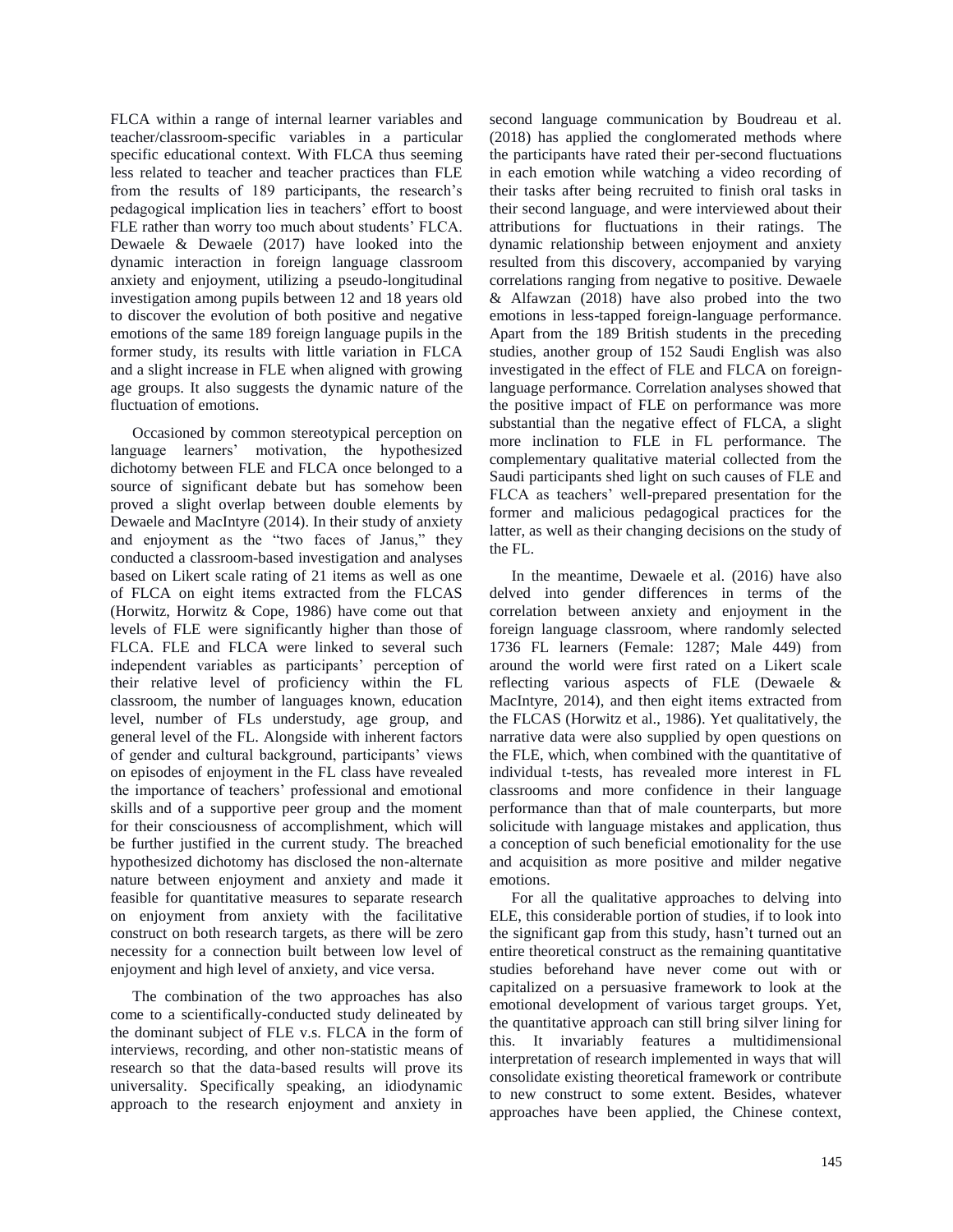particularly the critical three-year educational stage in senior high schools, has been deficient. However, there have been scant instances in domestic research, and they are relatively small in scope without effective results based on a given theoretical framework. More importantly, ELE here hasn't served as means to their ends, such as an overall theoretical framework, but one of the final proofs for a general picture of a particular group or other research targets. Finally, mired long in the dichotomy between FLCA and FLE before disclosing their overlap, inadequate attention has been endowed for the latter, still another gap from the current study yet an inspirational perspective if a partition is done. Limited efforts have been dedicated to compensating for the gaps except in the conglomeration of quantitative and qualitative approaches towards English language enjoyment which is conducive to and even significant for the current study. They have not been circumscribed with studies utilizing the existing research designs but extended so that a rectified version of the foreign language enjoyment scale has been validated in the Chinese context to explore what Chinese high school students have undergone in their foreign language studies, as conducted by Li Chengchen et al. (2018) to examine the psychometric properties of the FLE scale. The results have come to validate a new scale with 11 items subsumed into three factors, with the dimensions of the highest scores on FLE-Teacher, FLE-Private, and FLE-Atmosphere in the first two stages of research. In contrast, internal and external variables of individual experiences have come into form through Stage 3, which has analyzed qualitative data from 64 participants. The application of this method will result from this elaborated on in the research framework to research ELE of Chinese high school students.

Finally, research on foreign language classroom enjoyment and their effect on foreign language achievement conducted by Jin & Zhang (2018) has investigated the dimensions of foreign language classroom enjoyment and explored their influences. To this end, 320 first language Chinese Year-1 senior high school students learning English as a foreign language (EFL) have been engaged in adapting the Foreign Language Enjoyment Scale.

Through collecting their mid-term examination scores and factorial analysis, a 3-factor solution has been revealed, including Enjoyment of Teacher Support directly affecting language achievement, and Enjoyment of Student Support, and Foreign Language Learning indirectly affecting it. Thus the study encourages freedom of speech, a reasonable approach to error correction, and cooperative research to foster interaction and collaboration among learners.

Considering the shortage of related research domestically, especially that with broader participants, the current study has been inspired and will take on Li Chengchen et al.'s (2018) research process. Apart from more excellent participants involved, which will present a comprehensive picture of senior high school students' emotional status of English learning from Year 1 to Year 3, this study will focus on the root causes of students' ELE based on the prevailing test-oriented senior high school English education in China, as compared to Li's validation stage which fell short of contextualized analysis. Finally, if to present an overview of the Chinese context for this study, conflicts between test performance and quality development have formed a precarious balance that tends to fall to the former, with English learning part of students' preparation for their admission to higher education, or what is crowned as "life-changing" opportunity.

This mindset has been permeating into them since Year 1 so that the participants selected will conversely cater to the current research's intent to discover emotional correlates (ELE for this study) of these students' FL learning (Jin & Zhang, 2018) and to have them optimized by dimension. In so doing, English learning for similar groups of these students to come will gradually grow into a platform to develop their core competencies and language qualities from an emotional perspective rather than a mere device for tests and academic achievements.

# **2.3 Research Framework**

For the multi-faceted ELE, the current study will consult the research in terms of language learning enjoyment conducted by Li Chengchen et al. (as in 2.2 of Literature Review on Li et al.'s 2018 paper), where exploratory sequential design was intended to detect the conceptual structure of FLE for Chinese EFL learners. The quantitative data were then collected from her adapted version of Foreign Language Enjoyment Scale by Li Chengchen, Jiang and Dewaele (2018) originally out of Dewaele and MacIntyre (2014, 2016) and translated into Chinese after shrinking into 11 items. The dimensions constituting these questions were subsumed into FLE-Private, FLE-Teachers, and FLEatmosphere and were sought based on FLE's theoretical framework, with qualitative data dovetailed within several participants through transcriptions of interviews.

As for their interpretations, FLE-Private refers to its emphasis of private sentiments coalescing around students' achievement and intriguing EFL learning experiences (Li Chengchen et al., 2018), FLE-Teachers its focus on teacher-related EFL learning experiences featuring teachers' support and encouragement, and their versatile pedagogical qualities (Li Chengchen et al., 2018), and FLE-atmosphere enjoyable episodes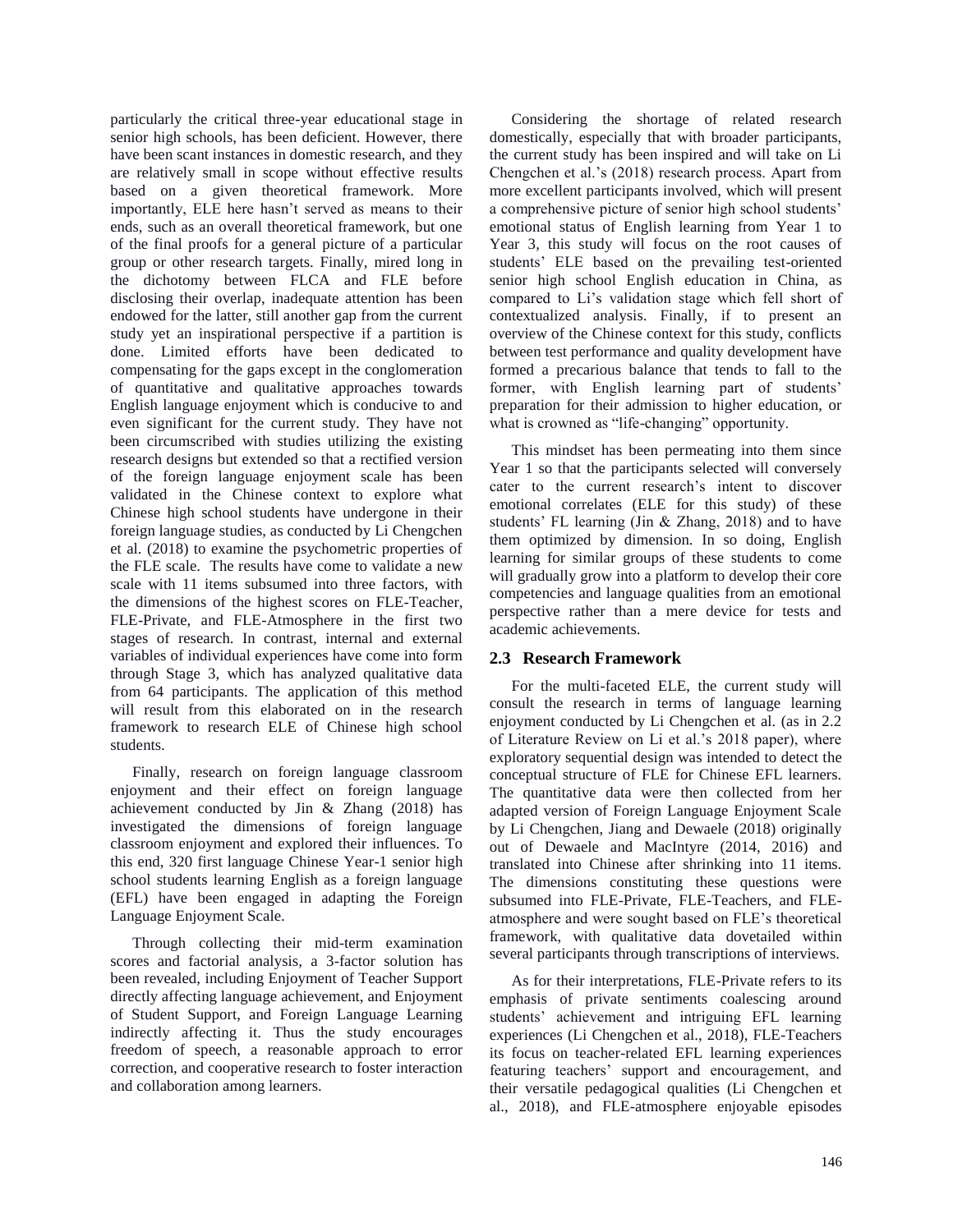throughout classroom learning indicative of enhancing students' learning enjoyment (Li Chengchen et al., 2018). With FLE contextually identified as ELE (English Learning Enjoyment) for the current study, so will its questionnaire render theoretical framework for the current study in terms of ELE in preparation for the general levels of each dimension.

### **3. Method**

#### **3.1 Research Participants**

Three hundred fifty-one participants have been opted from students of stratified academic levels by dint of their schools which were technically subsumed into a demonstrative high school at the provincial or municipal level and an ordinary high school. Two classes within all three academic years from each school were arbitrarily sampled, with genders evenly controlled, irrespective of any ambivalence within each type of school triggered by conformity in academic progress and knowledge foundation, or in overdue relation to their temporary state of study and levels of ELE to justify objectivity of the study. Samples from two classes randomly selected in two high schools of exceptional levels will be conducive to implicating their general level of ELE in that data will be harvested from each school whose general level shall represent their strata of learning competencies, featuring typicality through which to constitute an entire picture of senior high school students concerning their English learning. The participants are as a result of this evenly distributed based on the following parameters in the table:

**Table 1.** Statistics of Participants by Gender and School Type.

| Grade          | Male           |      |                |      | Female         |      |                |      |       |
|----------------|----------------|------|----------------|------|----------------|------|----------------|------|-------|
|                | n <sub>I</sub> | %    | n <sub>2</sub> | %    | n <sub>I</sub> | $\%$ | n <sub>2</sub> | %    | Total |
| 1              | 28             | 33.7 | 29             | 33.7 | 32             | 35.2 | 29             | 31.9 | 118   |
| $\overline{2}$ | 27             | 32.5 | 29             | 33.7 | 30             | 33.0 | 32             | 35.2 | 118   |
| 3              | 28             | 33.7 | 28             | 32.6 | 29             | 31.9 | 30             | 33.0 | 115   |
| Total          | 83             | 23.6 | 86             | 24.5 | 91             | 25.9 | 91             | 25.9 | 351   |

Notes:

n<sub>1</sub>: Sum of Participants from demonstrative high school at provincial or municipal level

 $n<sub>2</sub>$ : Sum of Participants from ordinary high school

#### **3.2 Research Instruments**

The current quantitative study will look at its application of Li Chengchen et al.'s (2018) revalidated version of the Foreign Language Enjoyment (FLE) scale, which originated from MacIntyre and Dewaele's 21-item 5-point Likert scale (2014), which ranges from "1" (Strongly disagree) to "5" (Strongly agree). It subsequently established its foundation on their rectified version (2016) more economically with appropriate reliabilities both from an overall perspective (14 items,  $\alpha$ =0.86) and from two constructive factors (i.e., FLE-Private  $\alpha=0.78$ ; FLE-Social  $\alpha=0.87$ ), and has had its primordial dimension of FLE-Social subcategorized into FLE-Teacher and FLE-Environment with its items shrunk into eleven ones after confirming its validity by deleting those of loadings lower than 0.40 for more productive items.

Applied in the English-learning context after being translated into Chinese by the researcher and distributed in ways displayed in Table 1, the freshly developed scale has witnessed its results at acceptable levels after undergoing two rounds of Confirmatory Factor Analysis. In contrast, its application for further analysis has been successively testified by their prominent differentiation among the eleven items  $(p<0.01$  for all) and its internal consistency (i.e., Global  $\alpha$ =0.826; ELE-Private's five items,  $\alpha=0.792$ ; ELE-Teacher's three items,  $\alpha=0.896$ ; ELE-Environment's three items,  $\alpha=0.778$ ) and split-half reliability indicating high reliability, together with qualitative data collected through interviews which enrich its findings and prove it feasible for the study.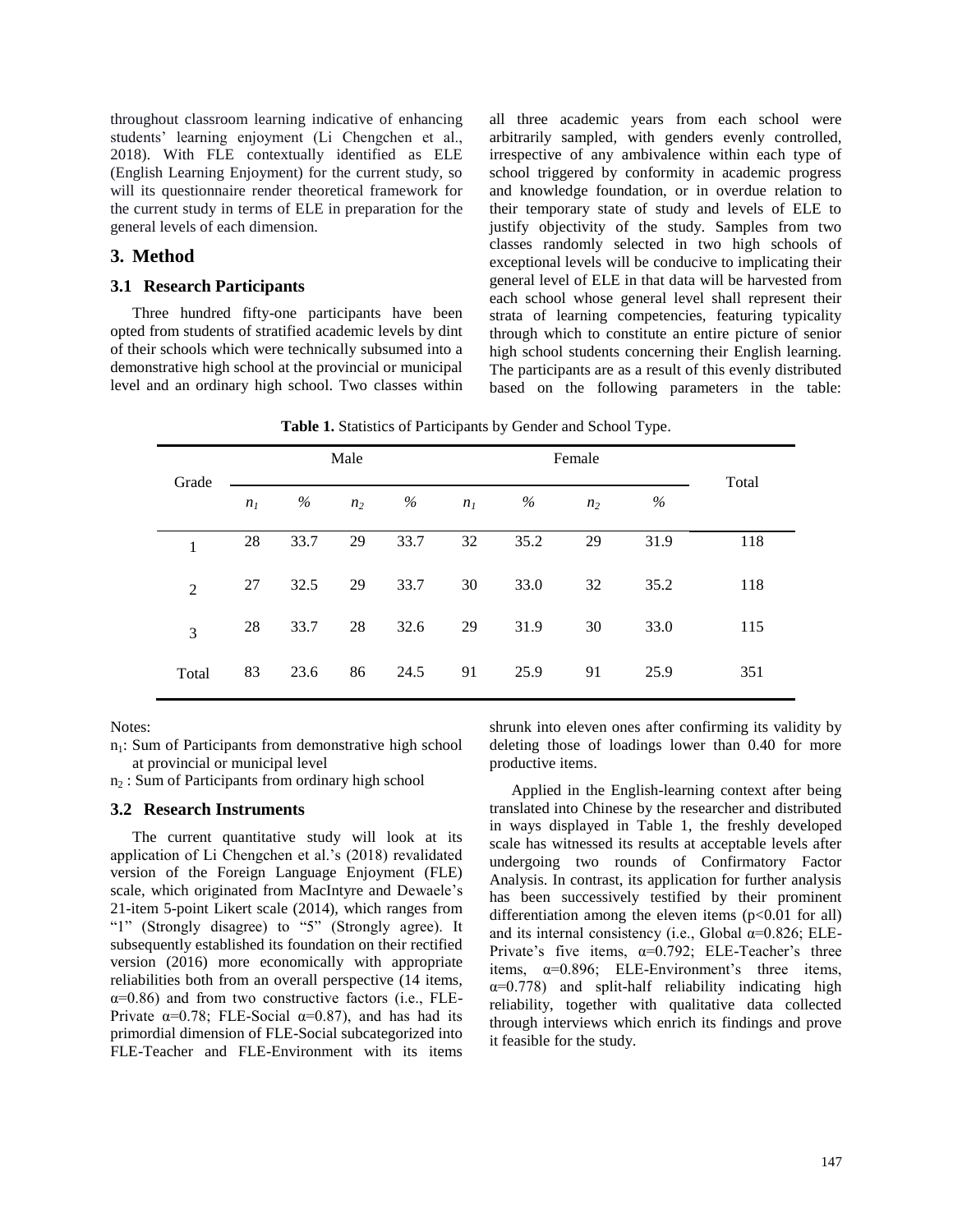| Dimensions of ELE   | Items         | $\alpha$ | <b>Sample Questions</b>                             |  |
|---------------------|---------------|----------|-----------------------------------------------------|--|
| ELE-Private         | 1, 2, 3, 4, 6 | 0.868    | 3. In class, I feel proud of<br>my accomplishments. |  |
| <b>ELE-Teachers</b> | 7, 8, 9       | 0.934    | 7. The teacher is<br>encouraging.                   |  |
| ELE-Atmosphere      | 5, 10, 11     | 0.808    | 5. It's a positive<br>environment.                  |  |

**Table 2.** Item Distribution, Reliability and Typical Examples for Each Dimension of ELE in the Questionnaire

*α*: the reliability of each dimension in Li's (2018) ELE Scale based on the current study

For the current study, which has followed the translated version of the questionnaire, the scale has also seen its results at appropriate levels, testified by their reliability shown in Table 2. (i.e., ELE-Private's five items,  $\alpha=0.868$ ; ELE-Teacher's three items,  $\alpha=0.934$ ; ELE-Environment's three items,  $\alpha=0.808$ ) thus further indicating the plausible distribution of the eleven items, and its applicable essence for investigating senior high school students in China in terms of their English learning. From the data's perspective, the current study will share its likelihood with Li Chengchen's (2018) in genuinely demonstrating the true nature of students' emotional state of English learning. Its results are expected to be congruent with a further qualitative study based on the current quantitative one.

#### **3.3 Research Procedures**

The following tasks have schematized the current study:

Participant Selection: Around 300 participants were opted from students of stratified academic levels (from senior high schools of different groups) after the final examination to ensure objective and correct data;

Data Collection: The participants were distributed with integrated questionnaires on ELE. The overall data collection and refinement processes were fulfilled on Wenjuanxing, a Chinese online platform for questionnaire design and data collection;

Data Analysis: The data were analyzed through SPSS in terms of parameters related to their general levels both overall and by dimension;

Discussions and Conclusions: Conclusions have been as a result of this generalized based on the results from data analysis, with implications for teachers and future researchers a step forward.

#### **4. Results**

The descriptive results after data collection for the first eleven items of this comprehensive questionnaire, a complete version of Li Chengchen et al.'s (2017) Foreign Language Enjoyment (or English Learning Enjoyment for this study, ELE) Scale with three dimensions, are displayed in the following Table 3:

| Variables      | Min  | Max  | M    | SD   |
|----------------|------|------|------|------|
| ELE-Private    | 1.00 | 5.00 | 3.39 | .97  |
| ELE-Teacher    | 1.00 | 5.00 | 4.25 | .99  |
| ELE-Atmosphere | 1.00 | 5.00 | 3.27 | 1.04 |
| Overall ELE    | 1.00 | 5.00 | 3.59 | .76  |

**Table 3.** Descriptive Analysis of ELE

A preliminary overview of the statistics has disclosed a medium-high level of ELE (M>3 across the board). From a metacognitive perspective, students' inherent willingness and emotional devotion to their participation in English learning hopefully perpetuated readiness for whatever is unpredictable. Statistics have also seen ELE-teacher with the highest value (M=4.25), with ELE-Private (M=3.39) and ELE-Atmosphere (M=3.27) its runners-up, an indicator of students' most significant exposure to teachers throughout English learning.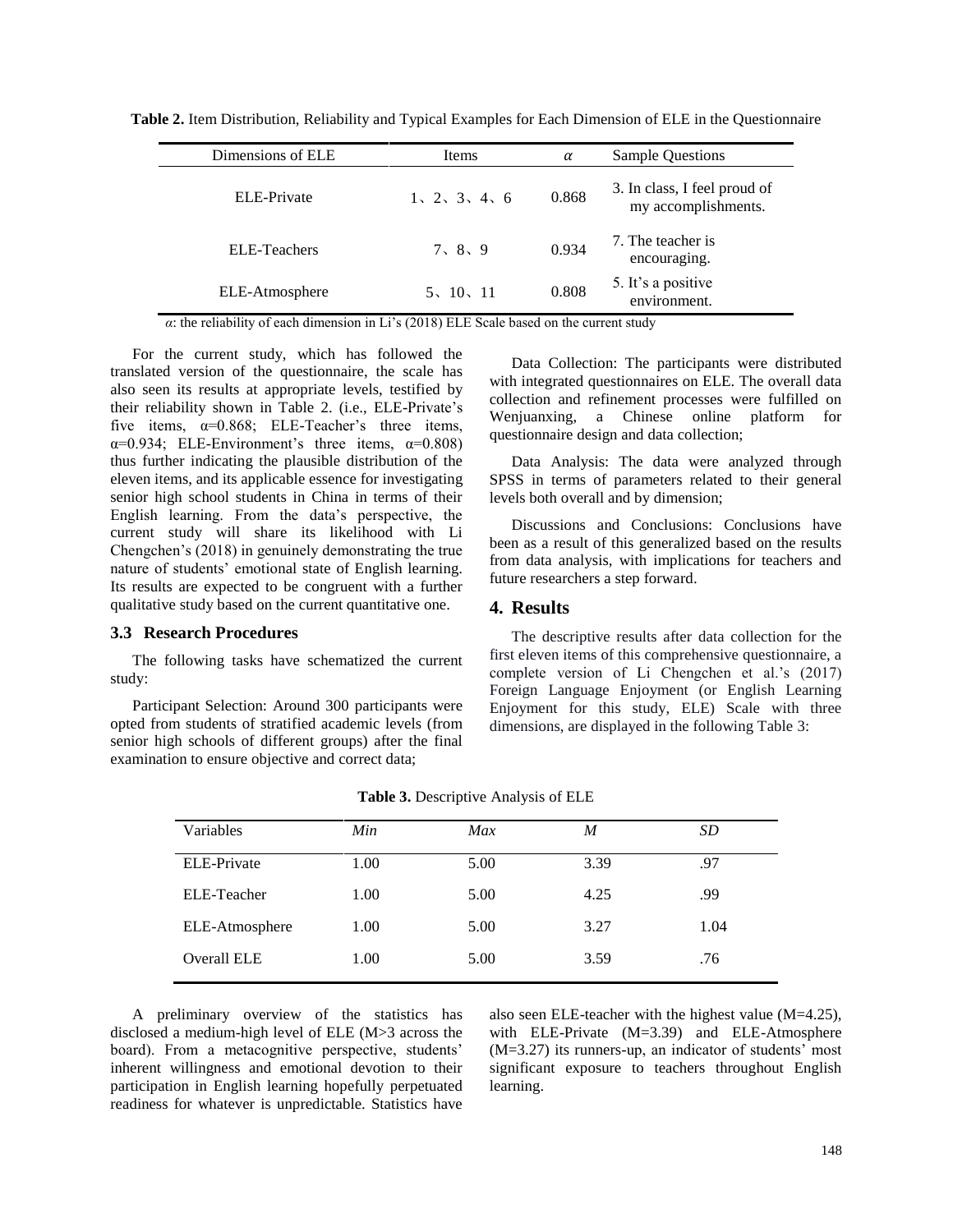Specifically speaking of respective significance, ELE-teacher, a dimension rated with the highest mean value among the three, has reiterated teachers' imperative role in alternating between assiduous inculcation and effective recognition to English learners. Concerning ELE-Private regarding students' perception over English learning in general, the mean value shows its degree close to the overall mean value for ELE scale, therefore representing the authentic mental characteristics of senior high students in English learning that weighs more in personal accomplishments. ELE-Atmosphere, ranking the bottom among three dimensions has looked at its generally positive evaluation on students' surroundings in association with English study (Item 5's  $M=3.50$ ; Item 10's  $M=3.56$ ), yet a drastic downfall in the item "we form a tight group" (M=2.74) which eventually downgrades its importance.

An overall statistical picture has demonstrated a resounding justification of the current study's pertinence on data collection, which has been primarily vindicated by this study's relative levels of mean value among variables aligned with Li Chengchen et al.'s (2018). Despite their slight inconsistency with their counterparts in relative levels, the standard deviations have performed a similar attempt to make superior its rather more sporadic levels in ELE-teacher (SD=.99) and ELE-Atmosphere (SD=1.04) than the rest, even of close affinity to those of original research. The pertinence of data is also justifiable when the mean value of each dimension is verified to be appropriately enclosed in error bars (Li Chengchen et al., 2018) with which to stipulate its acceptable deviation in the original study's bar chart describing their profiles, robust evidence for data collection as efficacious to depict their general levels.

# **5. Discussion**

# **5.1 The general levels of ELE-Private**

ELE-Private is seen converging more in egocentric behaviors than in affective attitudes regarding its standard deviation (SD=.97), in likely relation to scattered samples of distribution of academic achievements. It features an uneven distribution of mean values among each item, with their majority ascending to over  $3$   $(3.48-3.77)$ . In contrast, the item "I feel confident with my English test scores" plummeted to 2.70, which has lagged the overall mean value behind. Students' meager confidence towards their academic results is explanatory in that English examinations for senior high school students, manipulated as a mimicked system of elite selection typical of the annual national Gaokao, will invariably insert their targets into multiple tasks in such latent manner as to obfuscate revision process, particularly for those devoid of their sense of automatic development in language competencies

simultaneously with daily blocks of knowledge foundation. Discrepancies from English learning in junior high school, leading to agonizing transformation for Grade One students and leaving fleeting and irrevocable opportunities to progress, have eventually damaged their confidence, even if they can rank in front. On the contrary, those undergoing a smooth transformation of learning methods have taken it for granted to deserve the confidence and excellent test scores, reputations from peers even further. Thus the disparities in test scores, followed by confidence, account for the highest standard deviation of this item (SD=1.27) among the five items.

Such phenomenon, in hindsight, has also been elucidated by Dewaele et al. (2016) in private feeling from their experiment in which personal feelings were dominantly subcategorized into real-time internal sentiments during the investigation, ranging from pride, pure enjoyment to contentment facing extreme barriers. Besides, the qualitative data were also predominated by prestige derived from their immediate success and satisfaction – pure internal sentiment at work. However, they argued that future research was necessitated to unleash students' conversion in private feelings over an extensive period (Dewaele et al., 2016), which might result in transformed interpretations of enjoyment even with such recurrent recognition as ELE-Teacher within students (Dewaele & MacIntyre, 2014) to be elucidated in the following 5.2. Among them, in the context of this study, students' adaptability to senior high school English learning, or test-based elite selection system in nature, is represented as a time-consuming and influential factor to observe changes in private feelings, especially students' confidence over their scores. As much as students' exam-based confidence belongs to an essential element to potentially comprise an intact construct of FLE-private, it is noteworthy that its supplementary position is still bolstered by items concerning internal sentiments towards English learning, which explains why items of such in the questionnaire for this study are arranged – four on inner sentiments versus one on confidence with test scoress.

# **5.2 The general levels of ELE-Teacher**

A natural interpretation of prevalence in teachers' role from general perception, as indicated in data collection for ELE-Teacher, teachers' encouragement, affection, and countenance in senior high school have attained students' universal acceptance. Be it a cure for their potentially morbid mentality or a savior from their state of being mired in academic drawbacks; this is a perception as panoramic as justified in all the three items averaged above 4 in accordance with the three traits, even though there isn't a unanimous appeal to teachers' efforts to have each member collaborate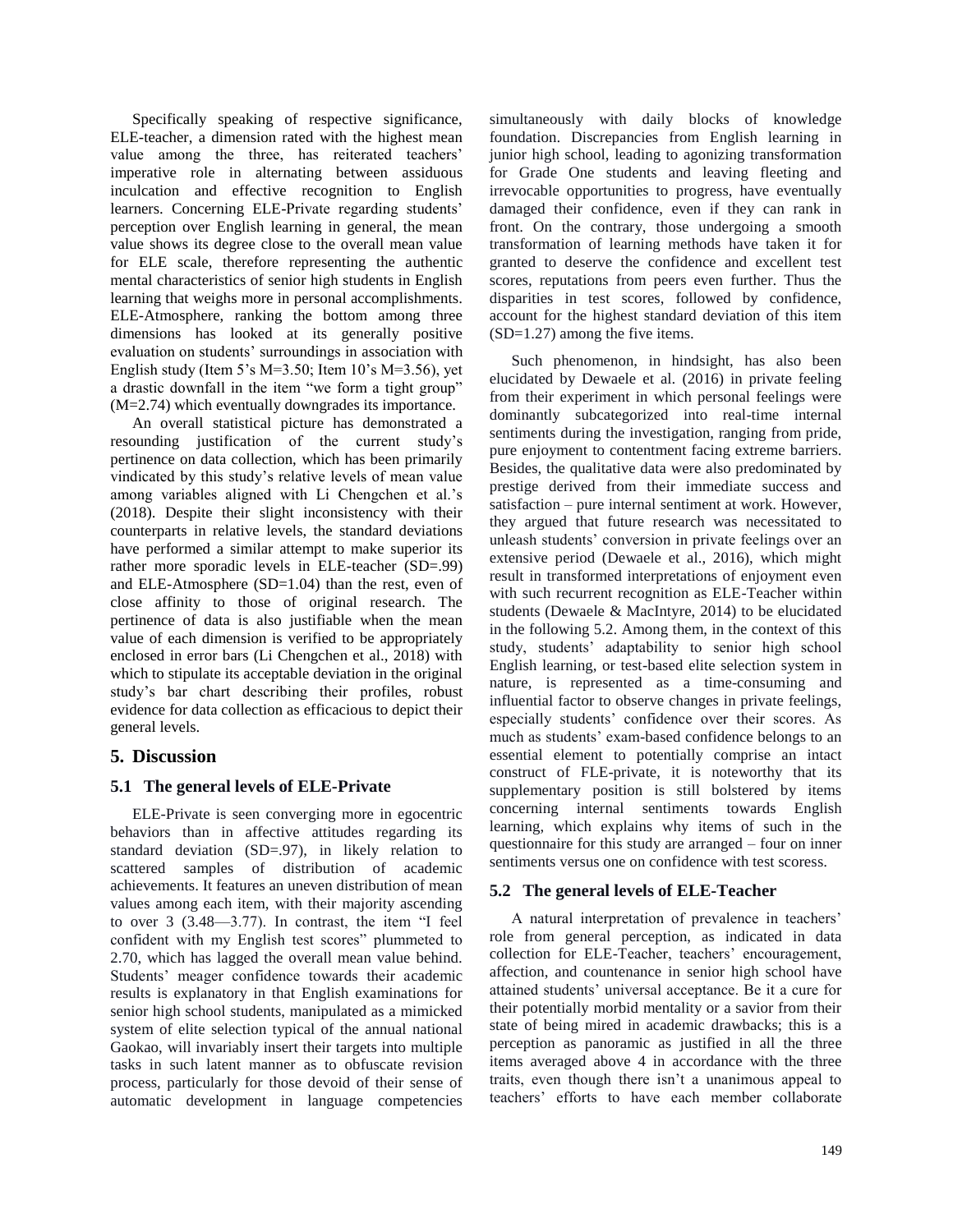(SD=.99) on account of teachers' experience or qualities either academically or pedagogically. The result has also been generalized by Jin & Zhang (2018) while probing into the identical discovery of three dimensions for FLE to Li et al. (2018) and further illustrated by Dewaele et al. (2016), contending, on the one hand, that teachers' charismatic approaches to their guidance for students of distinctive competencies will promise a rapport throughout classroom learning where capacities of each student shall be separately taken into consideration, and, on the other hand, that teachers' identity accountable for the overall management of students' emotional atmosphere has made it incumbent for them to handle contingencies malicious to classroom stability. In comparison to the context of social communication with which English as a subject has also consented, teachers are dually functioning as an organizer to oversee classroom atmosphere and a motivator to encourage individual's performance.

# **5.3 The general levels of ELE-Atmosphere**

Devaluation in ELE-Atmosphere on account of lopsided antipathy towards collaboration in senior high school classroom has frequent recourse contextually sharing similarity with FLE-Private – the educational atmosphere in China that has constantly been conducted under the baton of test-based elite selection system throughout the compacted three years of senior high school. Therefore, for all their helpful enthusiasm hereafter to formulate an environment conducive to English learning, group learning has been discarded for its incongruence to efficiency and competitiveness over rivals, thus eliminating group format in schools of all levels whose solitary expectation is continuously peering at their percentage of admission to higher education.

However, never shall context determine its merits, as has been signified by Strzałka (2016) in his experiment on the Intercultural Communication program that teamwork has factually rekindled students' enthusiasm towards the program against the backdrop of voices of dissent among participants, another indicator of its efficacy. Whatever context the tactic is installed in, dimensionally speaking, it is atmosphere rather than private sentiments that pales when the stability of emotion is entailed, with the prototypical "love" by Petrić et al. (2018) a case in point to maintain positive emotions across students' English learning whether out of its practical significance to personal success or into their unalloyed fascination with the beauty of language. Hence reasonable interpretation will be endowed with students' more inclination to be obtained in ELE-Private, as conveyed in the results of this study, and subsequently their divergence in terms of their surroundings' influences on English learning (FLE-

Atmosphere's SD=1.04), with their stances discernible from the extent to which their affection towards the English language will endure.endure.

# **6. Implications**

Contextualized Dewaele's private feelings (2018) in China's senior high school English teaching are constantly undertaking alternate streams of compliment and criticism for its targeted accomplishment among students of multiple generations. This belongs to a practical approach to academic success currently at significant variance, with stark negligence of subjectbased core competencies. Another pair of controversial standpoints for private feelings which have cropped up out of individuality belongs to a universal recognition over students' development of autonomy, especially functioning in classrooms of authoritarian styles of teaching, and a similar extent of questioning on proper manipulation from overdue individuality that may get students' mind fossilized and teachers undignified. Such binary complexes, as illustrated by the two based on private feelings, will significantly account for a dispute whether to persist in an individual-prone approach to English education or to excavate fresh ground for innovation to fetch its repercussion in the future.

The present study will claim its stance on the latter due to constant innovation at either theoretical or pragmatic levels. Indeed, with a middle-level ELE-Private weighed significantly for personal accomplishments, the present study does sing its complement to private feelings attempt to cultivate students' autonomy so that they could automatically resort to outbound assistance to their advantage, as long as inappropriate management emotionally. Furthermore, as identical to other quantitative research, the present study will pull out measures of adjustment in accordance with data collection from fieldwork, which thus certifies its feasibility for students and educators alike and indicates its unbiased stance towards a targeted educational approach to improving test-based performance. However, the innovative facet is not without its pitfalls. It is not fresh ground but the primitive private feelings themselves that deserve to be overhauled to agree with optimized measures for English education.

An overhaul based on primitive, instead of fresh ground of private feelings, will witness more excellent elements on quality education imparted in the traditional teaching process, or core competencies of English as a subject as stipulated in National English Curriculum Standards issued in 2017 as Language Ability, Cultural Awareness, Thinking Qualities, and Learning Competencies. Of particular note are the latter three competencies, which are conducive to enriching the original private feelings in ways that will extend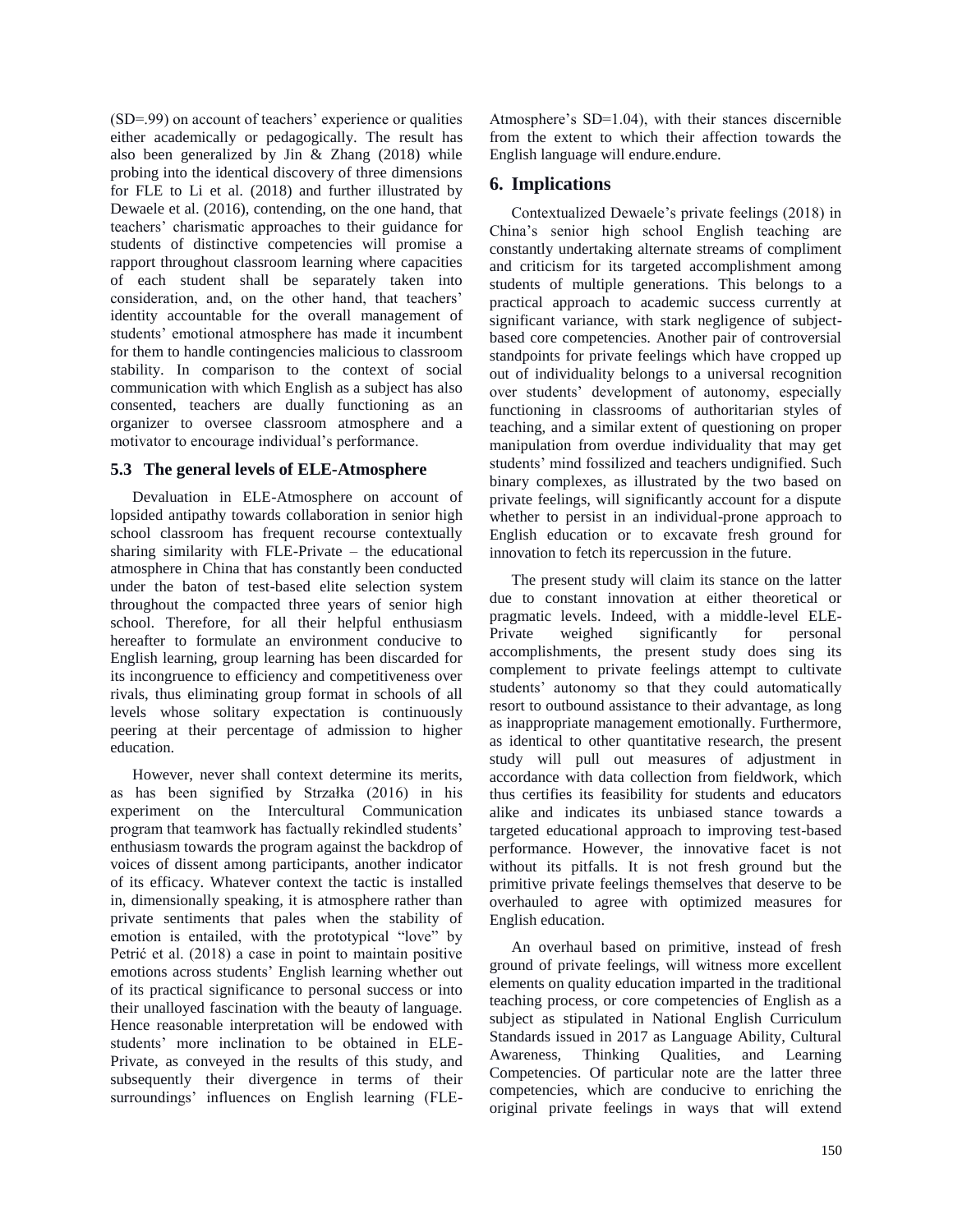students' enthusiasm in English learning. To take reading practice, most imperative of all language training sections in senior high school, for example, transitional sessions for the students shall have their private momentum fructified in ways that feature a continuous enclosure of fresh senses of autonomy regarding language competencies, including, and not restricted to, test-related reading materials to be further elaborated on its ethical norms (for narration), its background information for essays on history and culture, and stylistic knowledge for such particular genres as news reports, expositions, and argumentations. Besides, these materials can capitalize on an even cruder approach to transferring students' solitary focus on tests, namely selected reading for the original, where an unabridged version of reading materials will render broader exposure to not only courses of current test development but also their Oliver-like expectation by simply "asking for more" in reading provided that familiar topics or inquisitive phenomena rivet them through various reading opportunities.

With transferred attention fulfilled in preparation for more excellent space to enrich students' private feelings, so come specific measures, for this will encompass reading tasks covering test-oriented training in balanced quantities with cultural perception practices including task-based writing on cultural elements or critical viewpoints, which are also common in items of actual test papers, or with incorporated learning methods for fundamentals between the self-served and teacher-inspected, like vocabulary check and guided assumption on word meaning so that students will gradually develop their English learning competencies rather than merely prepare for monotonous English knowledge check. The shared purpose for all activities above will go to a transferred students' concentration from pure academic success to refined personal qualities whose foundation is laid on their life-related contents and shall promote curiosity over a longer term of their English study since they are from now on capable of discovering more untapped ground to fulfill their English competencies other than a settled terminal for a particular session of learning. By utilizing the predominant position of the contextualized private feelings, enriching them with fresh perspectives for lifelong English capability will enable students' individual-based motivation to function more salubriously and permanently in favorable combination with test-oriented learning where it is adaptable by seeking common grounds between conventional test training and innovations on quality building, and readily observable to see them plunge full speed in their improvement of basic language abilities.to strengthen the contribution and impact of technology exposures to students' academic achievement.

# **7. Conclusions**

This study on senior high school students' general levels of ELE, if summarized in order of the significance for each dimension, has emphasized ELE-Teacher's predominant significance in students' emotional acceptance for possible endeavors academically under the guidance of English teachers. Second, to ELE-Teacher insignificance, ELE-Private has disclosed students' passive and utilitarian nature towards their language learning with such indiscriminative target for each participant as unified national tests, regardless of any formative accomplishments to trigger considerable discrepancies between individuals in affection building, also a backfire to their summative assessments. ELE-Environment of both the lowest significance and most diverged perception has implicated a clash between the blind quest for efficiency and fulfillment of salubrious private feelings as authentic English learners, and, in close alignment with ELE-Private, signified an integrated causeway straight towards a stabilized emotional development for each senior high school students.

Resolving the fuzziness of students' English Learning Enjoyment that constitutes their emotional status to achieve academic progress, this study is likely to disentangle peer perception from qualitative measurement by channeling it into a positive account of students' emotions. This will somehow bring this study closer to reality, as the essential elements have all been encompassed in the parameter. On the other hand, the negativity can also be revealed without resorting to FLCA that turns out unable to interpret its overlap with FLE or makes it difficult to eliminate its positive repercussion from anxiety. Yet for all the enlightened attempts to bestride into a new epoch of senior high school English teaching and learning, where teachers are preempted with their contributions to the influx of fresh pedagogical ideas, it is the interior of all students that deserves further investigation with which to analyze any possible regression to stimulate an authentic "self" for English learning with the environment of appropriate ambiance co-built by teachers, students and renewed criteria that examine formative progress.

# **8. Acknowledgements**

This work was supported by the Project of the Tertiary Education Reform at Northeast Normal University titled "Empowering the English Microteaching Class via PBLI" (Grant No. 421-131003198) and the Project of Discipline Innovation and Advancement (PODIA) - Foreign Language Education Studies at Beijing Foreign Studies University (Grant No. 2020SYLZDXM011)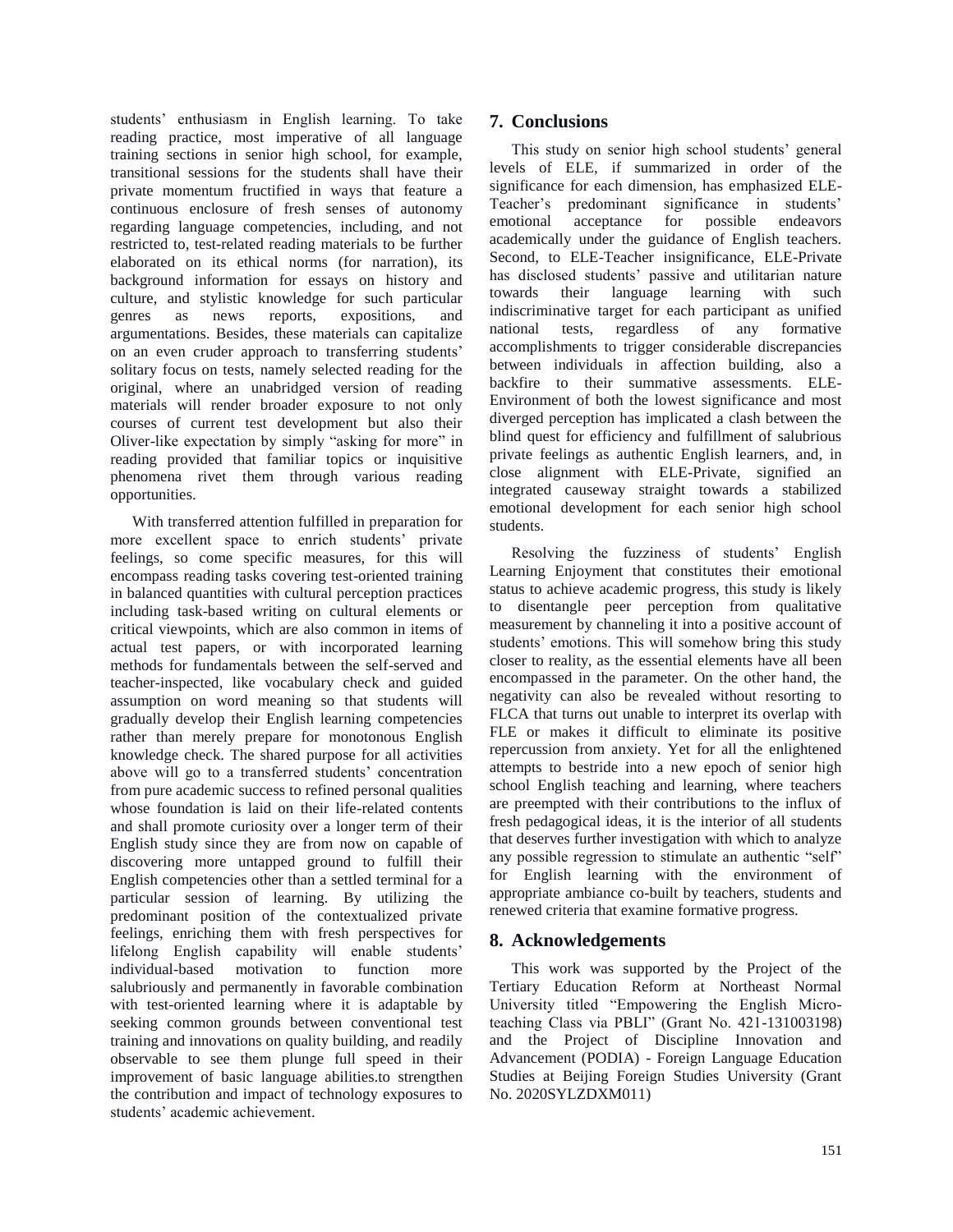# **References**

- Boudreau, C., MacIntyre, P., Dewaele, J. (2018). Enjoyment and Anxiety in Second Language Communication: An Idiodynamic Approach. *Studies in Second Language Learning and Teaching Journal*, 8(1), 149-170. [https://doi.org/10.14746/ssllt.2018.8.1.7.](https://doi.org/10.14746/ssllt.2018.8.1.7)
- Csikszentmihalyi, M. (1997). Finding Flow: The Psychology of Engagement with Everyday Life. Harper Collins.
- De Smet, A., Mettewie, L. & Galand, B. (2018). Classroom Anxiety and Enjoyment in CLIL and Non-CLIL: Does the Target Language Matter? *Studies in Second Language Learning and Teaching*, 8(1), 47-71. [https://doi.org/10.14746/ssllt.2018.8.1.3.](https://doi.org/10.14746/ssllt.2018.8.1.3)
- Dewaele, J., & Alfawzan, M. (2018). Does the Effect of Enjoyment Outweigh that of Anxiety in Foreign Language Performance?. *Studies in Second Language Learning and Teaching,* 8(1) , 21-45. [https://doi.org/10.14746/ssllt.2018.8.1.2.](https://doi.org/10.14746/ssllt.2018.8.1.2)
- Dewaele, J., & Dewaele, L. (2017). The Dynamic Interactions in Foreign Language Classroom Anxiety and Foreign Language Enjoyment of Pupils Aged 12 to 18: A Pseudo-longitudinal Investigation. *Journal of the European Second Language Association*, 1(1), 12-22. [https://doi.org/10.22599/jesla.6.](https://doi.org/10.22599/jesla.6)
- Dewaele, J., & MacIntyre, P. (2014). The Two Faces of Janus? Anxiety and Enjoyment in the Foreign Language Classroom. *Studies in Second Language Learning and Teaching*, 4(2), 237-274. [https://doi.org/10.14746/ssllt.2014.4.2.5.](https://doi.org/10.14746/ssllt.2014.4.2.5)
- Dewaele, J., & MacIntyre, P. (2016). Foreign Language Enjoyment and Foreign Language Classroom Anxiety: The Right and Left Feet of the Language Learner. In *Positive Psychology in SLA* (pp. 215- 236). Multilingual Matters. [https://doi.org/10.21832/9781783095360-010.](https://doi.org/10.21832/9781783095360-010)
- Dewaele, J., MacIntyre, P., Boudreau, C., & Dewaele, L. (2016). Do Girls Have All the Fun? Anxiety and Enjoyment in the Foreign Language Classroom. *Theory and Practice of Second Language Acquisition*, 2(1), 41-63.
- Dewaele, J., Witney, J., Saito, K., & Dewaele, L. (2017). Foreign Language Enjoyment and Anxiety: The Effect of Teacher and Learner Variables. *Language Teaching Research,* 22(6), 676-697.

[https://doi.org/10.1177/1362168817692161.](https://doi.org/10.1177/1362168817692161)

- Gałajda, A. Wojtaszek, & P. Zakrajewski (Eds.). *Multiculturalism, Multilingualism and the Self: Studies in Linguistics and Language Learning* (pp. 97-111). Springer International Publishing. [https://doi.org/10.1007/978-3-319-56892-8\\_7.](https://doi.org/10.1007/978-3-319-56892-8_7)
- Gregersen, T., MacIntyre, P. & Finegan, K. (2014). Examining Emotional Intelligence within the Context of Positive Psychology Interventions. *Studies in Second Language Learning and Teaching,* 4(2), 327-353. [https://doi.org/10.14746/ssllt.2014.4.2.8.](https://doi.org/10.14746/ssllt.2014.4.2.8)
- Horwitz, K., Horwitz, B., Cope, J. (1986). Foreign Language Classroom Anxiety. *The Modern Language Journal* 70(2), 125-132. [https://doi.org/10.2307/327317.](https://doi.org/10.2307/327317)
- Jiang, G., & Li, C. (2017). SLA research in the Positive Psychology perspective: Review and prospects. *Foreign Language World,* 5, 32—39.
- Jin, Y., & Dewaele, J. (2018). The Effect of Positive Orientation and Perceived Social Support on Foreign Language Classroom Anxiety. *System,* 74, 149—157. [https://doi.org/10.1016/j.system.2018.01.002.](https://doi.org/10.1016/j.system.2018.01.002)
- Jin, Y., & Zhang, L. (2018). The Dimensions of Foreign Language Classroom Enjoyment and Their Effect on Foreign Language Achievement. *International Journal of Bilingual Education and Bilingualism*, 24(7), 948-962. [https://doi.org/10.1080/13670050.2018.1526253.](https://doi.org/10.1080/13670050.2018.1526253)
- Li, C., Jiang, G., & Dewaele, J. (2018). Understanding Chinese High School Students' Foreign Language Enjoyment: Validation of the Chinese Version of the Foreign Language Enjoyment *Scale. System*, 76, 183-196. [https://doi.org/10.1016/j.system.2018.06.004.](https://doi.org/10.1016/j.system.2018.06.004)
- Liu, H., & Song, X. (2021). Exploring "Flow" in Young Chinese EFL Learners' Online English Learning Activities. *System*, 96, 1-13. [https://doi.org/10.1016/j.system.2020.102425.](https://doi.org/10.1016/j.system.2020.102425)
- MacIntyre, P. (2016). So Far so Good: An Overview of Positive Psychology and Its Contributions to SLA. In D. Gabrys-Barker, & D. Gałajda (Eds.), *Positive Psychology Perspectives on Foreign Language Learning and Teaching* (pp. 3-20). Springer International Publishing. [https://doi.org/10.1007/978-3-319-32954-3\\_1.](https://doi.org/10.1007/978-3-319-32954-3_1)
- MacIntyre, P. (2017). An overview of language anxiety research and trends in its development. In C. Gkonou, M. Daubney, & J. Dewaele (Eds.), *New Insights into Language Anxiety: Theory, Research and Educational Implications* (pp. 11-30).